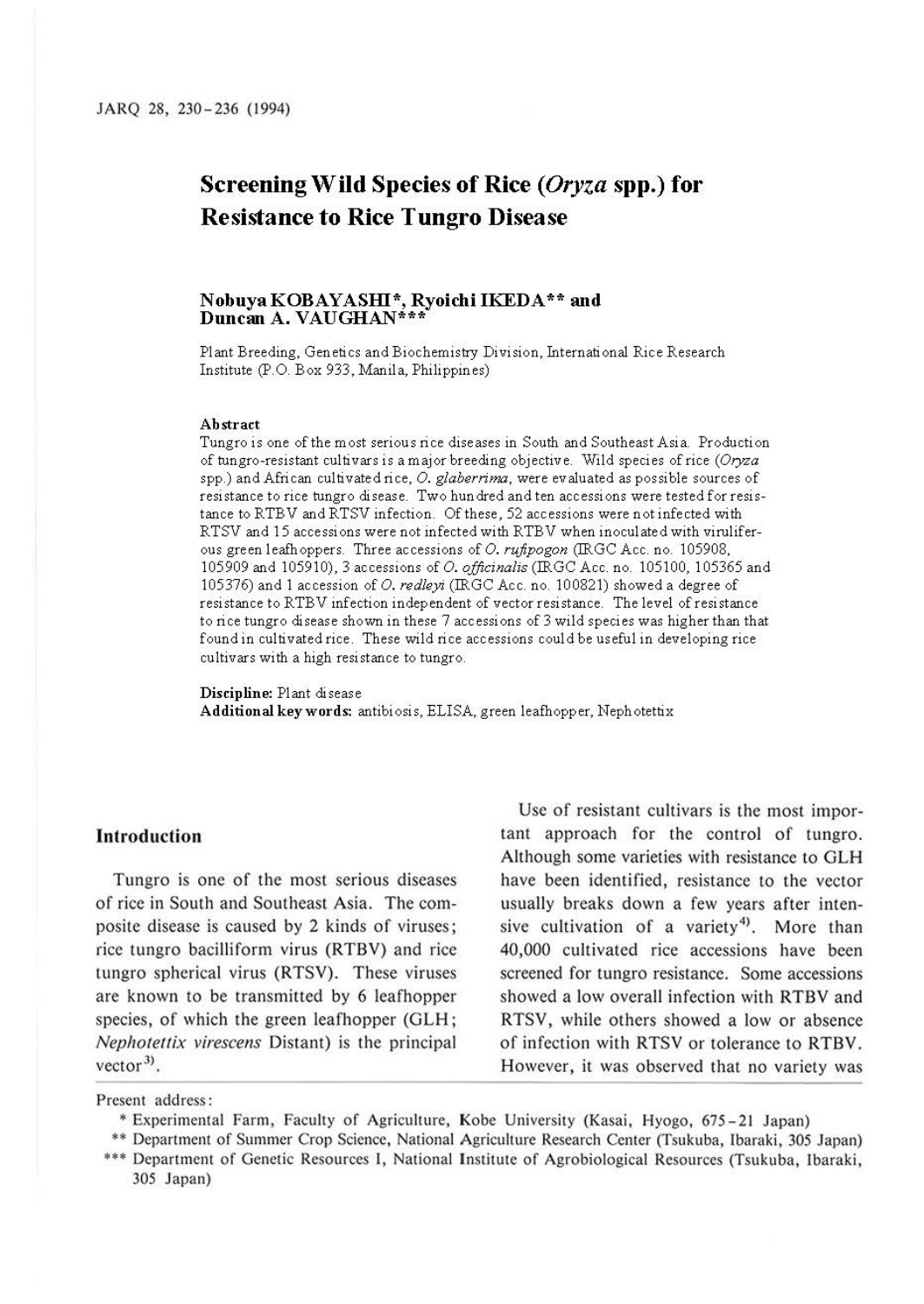completely resistant to RTBV which is the main causal agent of the tungro symptoms<sup>5,10</sup>).

Wild relatives of crop plants are an important reservoir of genes for resistance to diseases<sup>2)</sup>. However, evaluation for tungro resistance in wild rice species has been limited<sup>6)</sup>. We evaluated wild species of rice (Oryza spp.) and the African cultivated rice, 0. glaberrima Steud, to identify possible sources of resistance to rice tungro disease. Classification of the Oryza species in this study follows the taxonomy proposed by Vaughan<sup>11</sup>. The present paper is a summary of our previous studies<sup>8,9)</sup>.

# **Test for resistance to infection with rice tungro viruses using** *N. virescens*

A total of 210 accessions, representing the genetic diversity and range of distribution of all available species in the genus Oryza, were

|                        |             |                | No. of accessions       |                   |  |  |
|------------------------|-------------|----------------|-------------------------|-------------------|--|--|
| Species                | Genome      | Tested         |                         | No infection with |  |  |
|                        |             |                | <b>RTBV</b>             | <b>RTSV</b>       |  |  |
| O. sativa complex      |             |                |                         |                   |  |  |
| O. nivara              | AA          | 56             | 0                       | 5                 |  |  |
| O. rufipogon           | AA          | 20             | 3                       | 10                |  |  |
| Natural hybrids        | AA          | 35             | 0                       | 6                 |  |  |
| O. glaberrima          | AA          | 4              | 0                       | 0                 |  |  |
| O. barthii             | AA          | 9              | 0                       | 3                 |  |  |
| O. meridionalis        | AA          | $\overline{2}$ | 0                       | $\mathbf{0}$      |  |  |
| O. longistaminata      | AA          | 8              | $\theta$                | $\overline{2}$    |  |  |
| Subtotal               |             | 134            | 3                       | 26                |  |  |
| O. officinalis complex |             |                |                         |                   |  |  |
| O. officinalis         | CC          | 15             | 4                       | 6                 |  |  |
| O. rhizomatis          | CC          | 6              |                         | 1                 |  |  |
| O. eichingeri          | CC          | 5              |                         | 2                 |  |  |
| O. malampuzhaensis     | <b>BBCC</b> | 3              | 0                       | 1                 |  |  |
| O. minuta              | <b>BBCC</b> | 13             | 0                       | 6                 |  |  |
| O. punctata            | <b>BB</b>   |                | O                       | $\overline{c}$    |  |  |
| O. punctata            | <b>BBCC</b> | 3              | 0                       | 0                 |  |  |
| O. latifolia           | CCDD        | 5              |                         |                   |  |  |
| O. alta                | CCDD        | 3              | $\overline{\mathbf{c}}$ | 0                 |  |  |
| O. grandiglumis        | CCDD        | $\overline{c}$ | $\theta$                | 0                 |  |  |
| O. australiensis       | EE          | 4              | 0                       | $\mathbf{2}$      |  |  |
| Subtotal               |             | 63             | 8                       | 21                |  |  |
| O. ridleyi complex     |             |                |                         |                   |  |  |
| O. longiglumis         | Tetraploid  | 3              |                         | $\bf{0}$          |  |  |
| O. ridleyi             | Tetraploid  | 5              | 2                       | $\mathbf{0}$      |  |  |
| Subtotal               |             | 8              | 3                       | $\theta$          |  |  |
| Not in any complex     |             |                |                         |                   |  |  |
| O. brachyantha         | FF          | 5              | 1                       | 5                 |  |  |
| Total                  |             | 210            | 15                      | 52                |  |  |

Table 1. Number of accessions of *Oryza* spp. not infected with RTBV and **RTSV** in screening test using *Nephotettix virescens*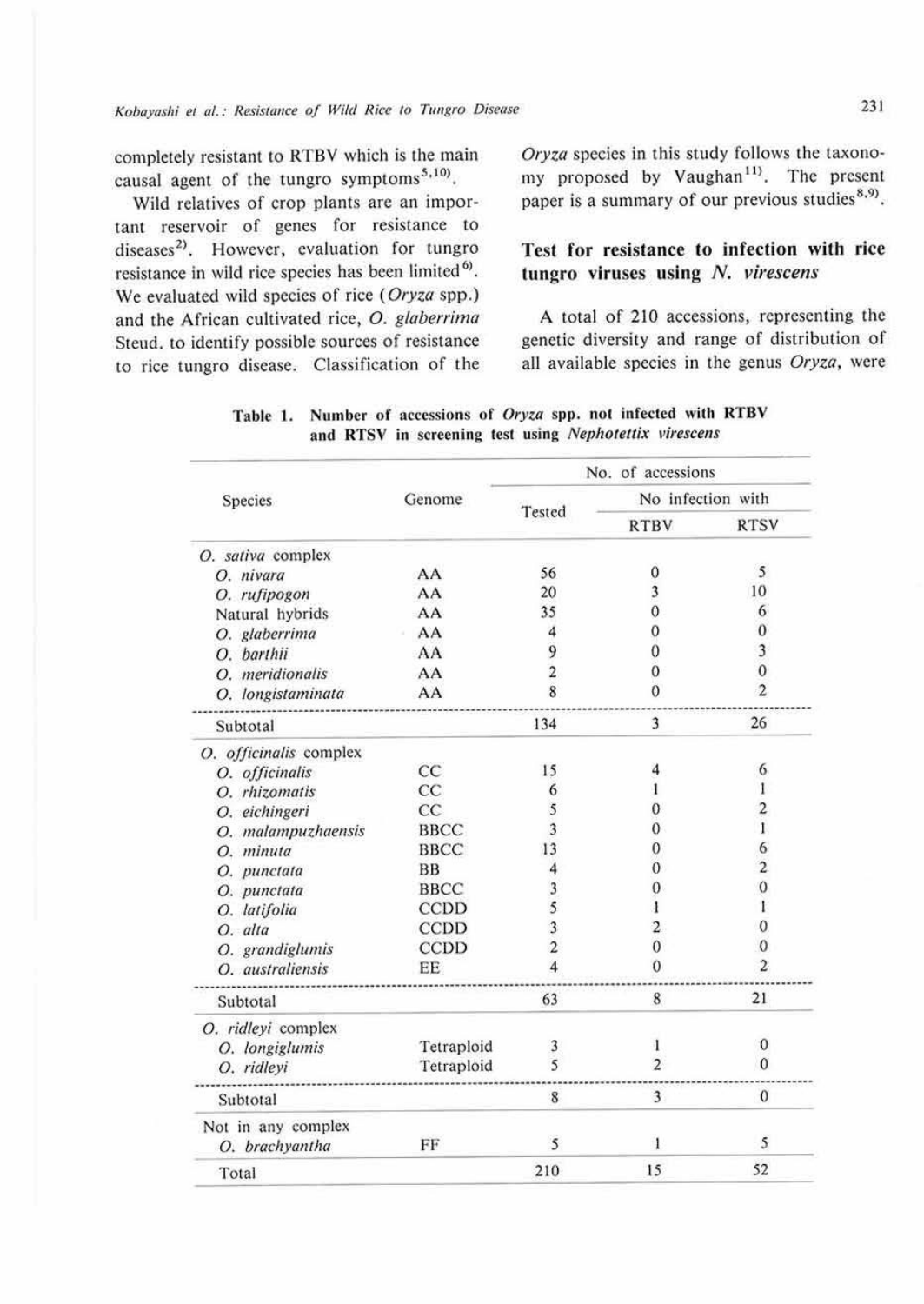tested for tungro resistance (Table 1). Of these, 202 accessions were tested at the seedling stage. Seedlings of each accession were raised in clay pots. When seedlings were 14 days old, they were inoculated with 10 viruliferous GLH (N. *virescens)* adults per plant for 4 hr. Leaves were individually sampled 2-3 weeks after inoculation to diagnose RTBV and RTSV infection by enzyme-linked immunosorbent assay (ELISA) <sup>1</sup> >. Cuttings from 8 accessions of *0. longistaminata* A. Chev. *et* Roehr. were tested instead of seedlings. Taichung Native 1 (TN1) and Utri Merah (International Rice Germplasm Center Acc. no. 16680) were used as susceptible and resistant checks, respectively.

Among the 210 accessions of wild species evaluated for resistance to infection with tungro viruses, 52 (24. 7%) were not infected with RTSV, and 15  $(7.1\%)$  were not infected with RTBV (Table I). Of the 15 accessions representing 8 species resistant to RTBV infection, 3 accessions of *0. rufipogon* Griff. (IRGC Acc. no. 105908, 105909 and 105910), 2 of *0. officinalis* Wall *ex* Watt (IRGC Acc. no. 105100 and 105365) and one each of *0.* 

*rhizomatis* Vaughan (IRGC Acc. no. 103421) and *0. brachyantha* **A.** Chev. *et* Roehr. (TRGC Acc. no. 100115) were resistant to infection with RTSV as well (Table 2).

#### **Resistance to leafhopper vectors**

The resistance to RTBV of 15 wild accessions (Table 2) may depend on the resistance to the vector leafnopper. To determine whether the resistance to tungro virus of the 15 accessions that were resistant to RTBV infection is dependent on vector resistance, the level of antibiosis to leafhoppers (Nephotettix spp.) which is a major factor of resistance to the vector, was evaluated.

The level of antibiosis of each accession was evaluated as high, moderate or low, based on the results of the nymph survival test<sup>9</sup>.

One accession of *0. rujipogon* (IRGC Acc. no. 105909) showed a low level of antibiosis to N. *virescens* (Table 3). The other 2 accessions of *0. rujipogon* (IRGC Acc. no. 105908 and 105910) showed a moderate level of antibiosis. The other 12 accessions of wild rice

| Species<br>Genome |                   | IRGC Acc. | Origin    | Plants<br>tested<br>(no.) | Infection rate $(\%)$<br>with |             |
|-------------------|-------------------|-----------|-----------|---------------------------|-------------------------------|-------------|
|                   |                   | no.       |           |                           | <b>RTBV</b>                   | <b>RTSV</b> |
| AA                | O. rufipogon      | 105908    | Thailand  | 20                        | $\bf{0}$                      | $\Omega$    |
|                   |                   | 105909    | Thailand  | 23                        | 0                             | 0           |
|                   |                   | 105910    | Thailand  | 23                        | $\theta$                      |             |
| CC                | O. officinalis    | 104672    | Malaysia  | 20                        | $\Omega$                      |             |
|                   | 105100            | Brunei    | 28        | $\mathbf{0}$              |                               |             |
|                   | 105365            | Thailand  | 41        | 0                         | 0                             |             |
|                   | 105376            | Thailand  | 29        | $\mathbf{0}$              | 3                             |             |
| CC                | rhizomatis<br>Ο.  | 103421    | Sri Lanka | 18                        | $\mathbf{0}$                  |             |
| <b>CCDD</b>       | O. latifolia      | 105139    | Guatemala | 25                        | $\theta$                      |             |
| <b>CCDD</b>       | O. alta           | 100967    | Surinam   | 19                        | $\theta$                      | 10          |
|                   | 105685            | Brazil    | 29        | $\mathbf{0}$              | 11                            |             |
| Tetraploid        | longiglumis<br>О. | 105146    | Indonesia | 24                        | $\mathbf{0}$                  | 33          |
| Tetraploid        | O. ridleyi        | 100821    | Thailand  | 11                        | $\bf{0}$                      | 9           |
|                   |                   | 101453    | Malaysia  | 30                        | $\mathbf{0}$                  | 3           |
| FF                | O. brachyantha    | 100115    | Guinea    | 29                        | 0                             | 0           |

Table 2. Accessions of wild *Oryza* spp. not infected with RTBV in screening test using *Nephotettix virescens*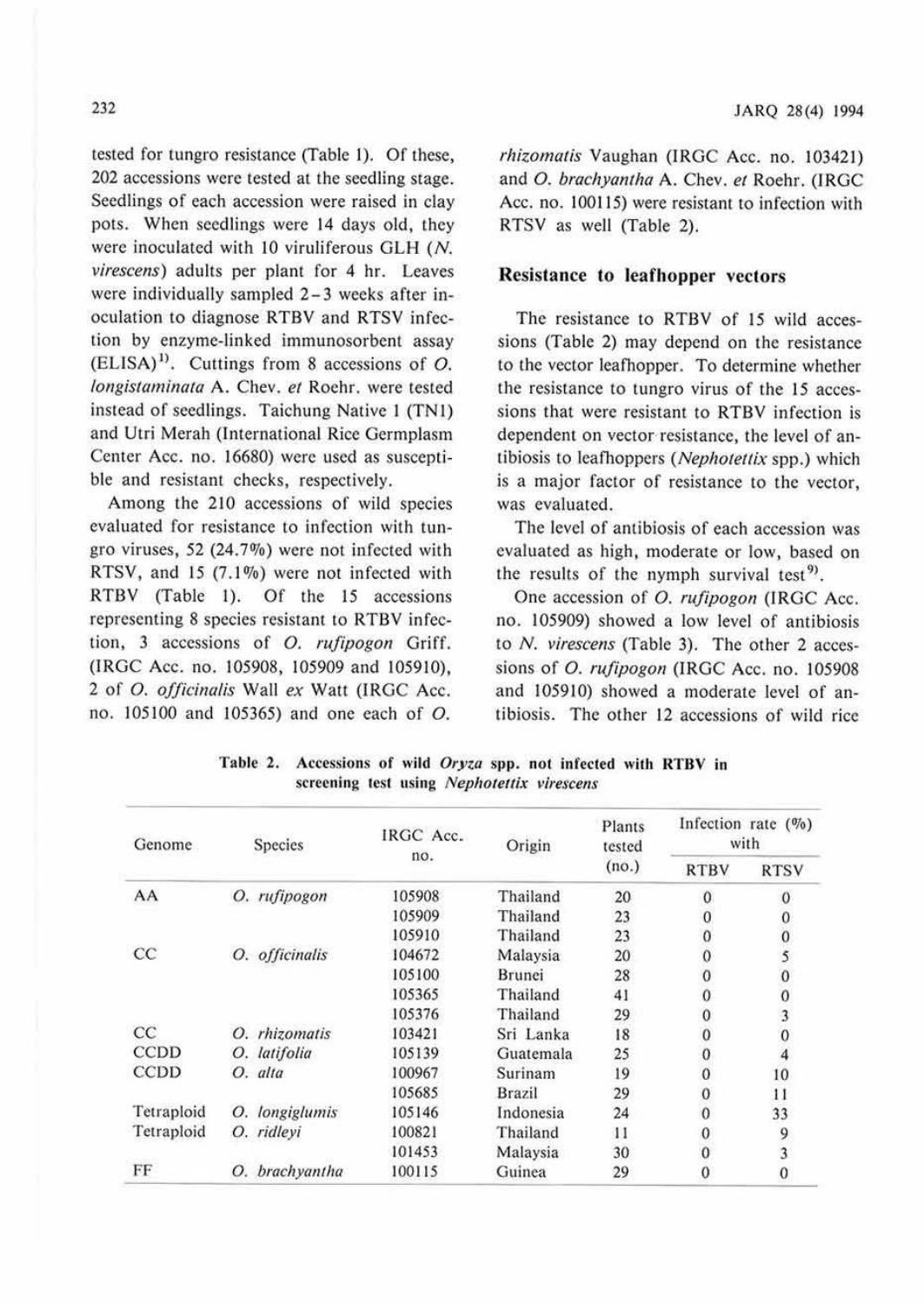|                             | IRGC Acc. | Level of antibiosis to <sup>a)</sup> |                |  |
|-----------------------------|-----------|--------------------------------------|----------------|--|
| Species                     | no.       | N. virescens                         | N. nigropictus |  |
| O. rufipogon                | 105908    | M                                    |                |  |
|                             | 105909    | L                                    |                |  |
|                             | 105910    | M                                    |                |  |
| O. officinalis              | 104672    | Н                                    | M              |  |
|                             | 105100    | Н                                    | L              |  |
|                             | 105365    | Н                                    | L              |  |
|                             | 105376    | Н                                    | L              |  |
| O. rhizomatis               | 103421    | Н                                    | L              |  |
| latifolia<br>Ο.             | 105139    | Н                                    | H              |  |
| O. alta                     | 100967    | Н                                    | Н              |  |
|                             | 105685    | H                                    | Н              |  |
| longiglumis<br>О.           | 105146    | Н                                    | Н              |  |
| ridleyi<br>Ο.               | 100821    | Н                                    | M              |  |
|                             | 101453    | Н                                    | M              |  |
| O. brachyantha              | 100115    | Н                                    |                |  |
| O. sativa (Check varieties) |           |                                      |                |  |
| TN1                         |           | L                                    | L              |  |
| IR64                        |           | Н                                    |                |  |
| PTB <sub>2</sub>            | 6215      |                                      | L              |  |
| <b>ARC11554</b>             | 21473     |                                      | L              |  |

Table 3. Level of antibiosis *to* leafhoppers *(Nephotetlix* spp.) of wild species of rice ( *Oryza* spp.)

a): H; High, M; Moderate, L; Low, -: Not tested.

species showing a low nymph survival were considered to display a high level of antibiosis to N. *virescens.* 

To confirm the virus resistance of the 12 accessions which were resistant to *N. virescens,*  an ahcrnative vector *N. nigropictus* Stal was employed for further evaluation.

As a result of the nymph survival test<sup>9</sup>, 3 accessions of *0. officinalis* (IRGC Acc. no. 105100, 105365 and 105376) and I of *0. rhizomaris* (IRGC Acc. no. 103421) were found to show a low level of antibiosis to *N. nigropicrus* (Table 3). On the other hand, the level of antibiosis of I accession of *0 . longiglumis*  Jansen (IRGC Acc. no. 105146), I of *0. latifolia* Desv (IRGC Acc. no. 105139) and 2 of *0 . a/ta* Swallen (IRGC Acc. no. 100967 and 105685) was high. One accession of *0. officinalis* (IRGC Acc. no. 104672) and 2 of

*0. ridleyi* Hook. f. (IRGC Acc. no. 100821 and 101453) showed a moderate level of antibiosis to *N. nigropictus.* 

# **Test for resistance to infection with rice**  tungro viruses using N. *nigropictus*

Wild *Oryza* accessions which showed a high level of antibiosis to *N. virescens* (Table 3) were inoculated with rice tungro viruses using N. *nigropictus* as a vector, to confirm the resistance to the viruses of these accessions.

Twelve wild *Oryza* accessions were grown in a seedling box and infested with viruliferous N. *nigropic/Us* (mass-inoculation test) (Table 4). Two weeks after the inoculation, each plant was indexed by ELISA.

Of the 12 wild accessions, 6 accessions  $-$ 3 of *O. officinalis* (IRGC Acc. no. 105100,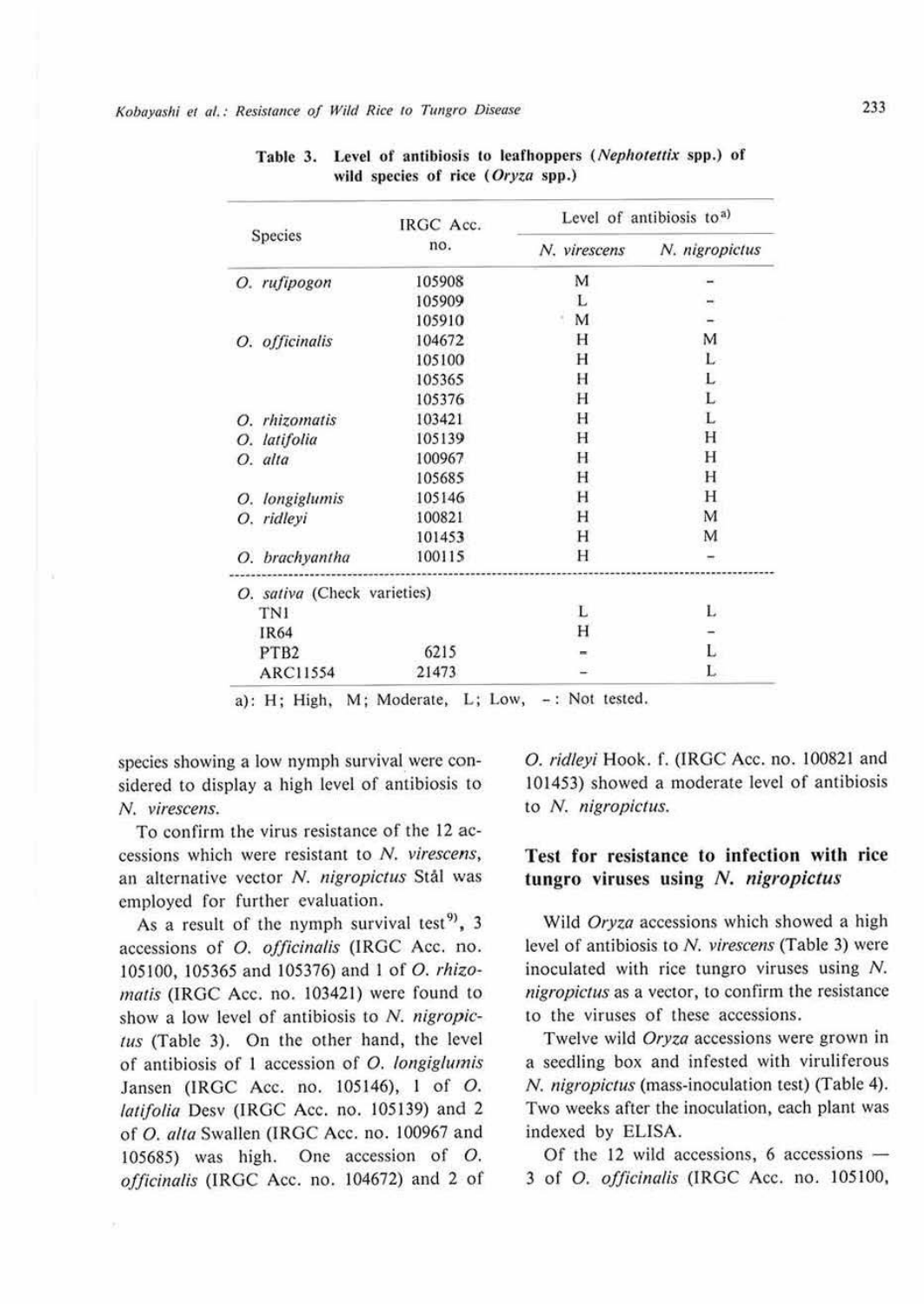105365 and 105376), I each of 0. *rhizomatis*  (IRGC Acc. no. 103421), 0. *ridleyi* (IRGC Acc. no. 100821) and 0. *brachyantha* (lRGC Acc.  $no. 100115$  - were not infected with RTBV (Table 4). Of these, 4 accessions (IRGC Acc. no. 105365, 105376, 103421 and 1001 15) did not become infected with either RTBV or RTSV, although data were obtained from a

small number of plants.

Four accessions of 0. *officinalis* and I of 0 . *rhizomatis,* which showed a low or moderate level of antibiosis lo *N. nigropiclus* (Table 3), were tested for resistance to inoculation of tungro viruses according to the same procedure as that described in the previous section using *N. virescens.* 

| Species                     | IRGC Acc. | No. of<br>plants<br>no.<br>tested |             | Infection rate $(\%)$ |          |
|-----------------------------|-----------|-----------------------------------|-------------|-----------------------|----------|
|                             |           |                                   | <b>RTBV</b> | <b>RTSV</b>           | None     |
| O. officinalis              | 104672    | 21                                | 10          | 19                    | 81       |
|                             | 105100    | 16                                | $\bf{0}$    |                       | 94       |
|                             | 105365    | 9                                 | $\Omega$    |                       | 100      |
|                             | 105376    |                                   | 0           |                       | 100      |
| O. rhizomatis               | 103421    | $rac{2}{6}$                       | $\theta$    |                       | 100      |
| O. latifolia                | 105139    | 30                                |             | 17                    | 80       |
| O. alta                     | 100967    | 27                                |             | 15                    | 81       |
|                             | 105685    | 29                                |             | 0                     | 93       |
| O. longiglumis              | 105146    | $\overline{7}$                    | 14          | 100                   | $\Omega$ |
| O. ridleyi                  | 100821    | 28                                |             |                       | 93       |
|                             | 101453    | 28                                |             |                       | 93       |
| O. brachyantha              | 100115    |                                   |             |                       | 100      |
| O. sativa (Check varieties) |           |                                   |             |                       |          |
| TN1                         |           | 13                                | 69          | 46                    | 23       |
| ARC11554                    | 21473     | 27                                | 15          | 0                     | 85       |
| Utri Merah                  | 16680     | 21                                | 24          |                       | 76       |

Table 4. Infection rate with tungro viruses of wild rices in mass-inoculation test<sup>a)</sup> using *Nephotettix 11igropictus* 

a): See text.

Table 5. Infection rate with tungro viruses of wild species of rice (Oryza spp.) by *Nephotettix nigropictus* 

| Species                        | IRGC Acc.<br>no. | No. of<br>plants<br>tested | Infection rate $(\%)$<br>with |             |      |
|--------------------------------|------------------|----------------------------|-------------------------------|-------------|------|
|                                |                  |                            | <b>RTBV</b>                   | <b>RTSV</b> | None |
| O. officinalis                 | 104672           | 28                         |                               |             | 93   |
|                                | 105100           | 28                         |                               |             | 96   |
|                                | 105365           | 23                         |                               |             | 96   |
|                                | 105376           | 26                         |                               |             | 100  |
| O. rhizomatis                  | 103421           | 30                         | 30                            |             | 70   |
| sativa (Check varieties)<br>О. |                  |                            |                               |             |      |
| TN1                            |                  | 30                         |                               |             | 63   |
| Utri Merah                     | 16680            | 30                         |                               |             | 100  |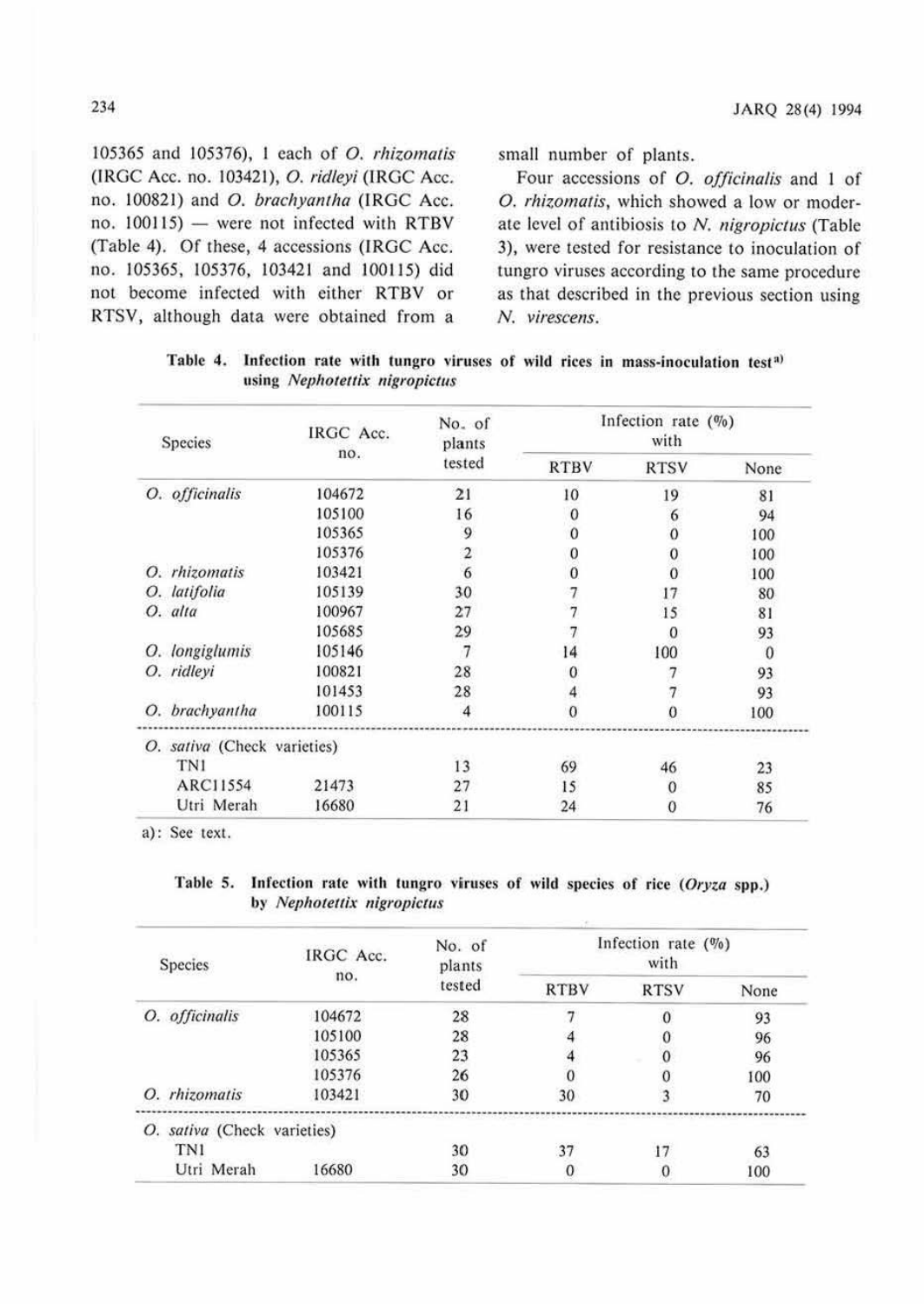As a result, I accession of *0. officinalis*  (IRGC Acc. no. 105376) was not infected with either RTBV or RTSV (Table 5). Only a few plants in the other 3 accessions of *O. officinalis* (IRGC Acc. no. 104672, 105100 and 105365) were infected with RTBV.

# **Discussion**

Resistance to RTBV infection is considered to be more important and more effective in tungro disease control since RTBV is the main cause of the tungro symptoms. Among 210 accessions of wild species tested for tungro resistance using *N. virescens* as a vector, 15 were not infected with RTBV.

Of these 15 accessions, 3 accessions of *0. rufipogon* (IRGC Acc. no. 105908, 105909 and 105910) were not infected with both tungro viruses and showed a low or moderate level of antibiosis to the major vector *N. virescens.* The results obtained suggest that these accessions are resistant to infection with tungro viruses, regardless of vector resistance. These accessions of *0. rufipogon* from Thailand may thus be useful donors for breeding tungro-resistant rice cultivars because *0. rufipogon* has the same genome constitution (AA) as cultivated rice and can be readily crossed to the cultigen.

The level of antibiosis to *N. nigropictus* of 3 accessions of *0. officinalis* (IRGC Acc. no. !05100, 105365 and 105376) was low. Few plants of these *0. officinalis* accessions were infected with RTBV by *N. nigropictus.* Of these, I accession (IRGC Acc. no. 105376) was not infected with RTBV in any of the inoculation tests. Thus, these 3 accessions of *0. officinalis* appear to be resistant to RTBV regardless of vector resistance although the resistance of these 2 accessions was not complete.

One accession of *0. ridleyi* (IRGC Acc. no. 100821) showed a moderate level of antibiosis to *N. nigropictus* and was not infected with RTBV by this leafhopper species in the massinoculation trial. The resistance to RTBV infection of this accession may be independent of vector resistance.

The level of resistance to rice tungro disease displayed by these 7 wild *Oryza* accessions was higher than that found in cultivated rice. Although a number of barriers limit the production of hybrids between related species, significant advances have been made to overcome these barriers and alien gene transfers have been achieved<sup>7</sup>). The various sources of resistance reported in this paper are potential donors of resistance to tungro and are considered to be very useful for the control of tungro disease.

### **References**

- 1) Bajet, N. B., Daquioag, R. D. & Hibino, H. (1985): Enzyme-linked immunosorbent assay 10 diagnose rice tungro. *J. Plant Prot. Trop.*, 2, 125- 129.
- 2) Harlan, J. R. (1976): Genetic resources in wild relatives of crops. Crop. Sci., 16, 329 - 333.
- 3) Hibino, H. ( 1989): Insect-borne viruses of rice. In Advances in disease vector research (vol. 6). New York, 209-241.
- 4) Hibino, H. et al. (1987): Resistance to rice tungro•associated viruses in rice under experimental and natural conditions. Phytopathol $ogy, 77, 871 - 875.$
- 5) Hibino, H. ct al. (1990): Resistances in rice to tungro-associated viruses. Plant Dis., 74, 923-926.
- 6) International Rice Research Institute (1989): Annual report for 1988. Manila, Philippines, 646pp.
- 7) Khush, G. S. & Brar, D. S. (1988): Wide hybridization in plant breeding. In Plant breeding and genetic engineering. ed. Zakri, A. H., SABRAO, Malaysia, 141-188.
- 8) Kobayashi, N., Ikeda, R. & Vaughan, D. A. (1993): Resistance 10 rice tungro viruses in wild species of rice ( *Oryza* spp.). Jpn. J. *Breed.,*  43, 247-255.
- 9) Kobayashi, N. e1 al. (1993): Resistance to infection of rice tungro viruses and vector resistance in wild species of rice (Oryza spp.). Jp11. J. *Breed.,* **43 ,** 377 - 387.
- 10) Shahjahan, **M.** ct al. (1990): Inheritance of tolerance to rice tungro bacilliform virus (RTBV)